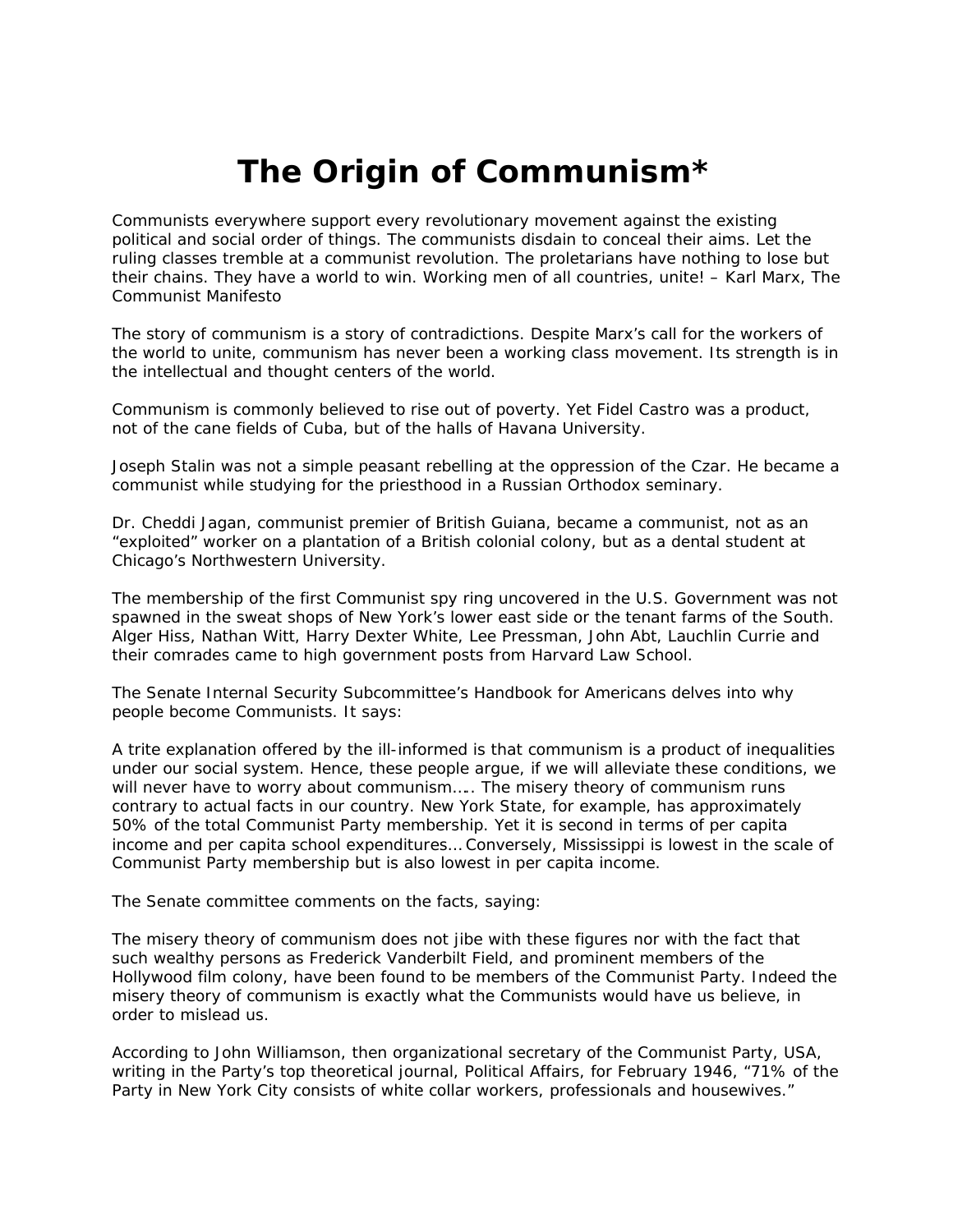Communism is a disease of the intellect. It promises universal brotherhood, peace and prosperity to lure humanitarians and idealists into participating into participating in a conspiracy which gains power through deceit and deception and stays in power with brute force.

Communism promises Utopia. It has delivered mass starvation, poverty, and police state terror to its own people and promoted world-wide strife and hatred by pitting race against race, class against class, and religion against religion. Treason, terror, torture, and Moscowdirected wars of "national liberation" spread communist "brotherhood, peace and social justice" around the world.

Communism is frequently described as a philosophy – but it is not a philosophy in which intellectually honest men can believe for long. It is a conspiracy in which hate-driven men participate.

Lenin confirmed this. In his important and authoritative work, *What Is to Be Done*, written in 1902, he set forth his views on the structure of the Communist Party, and said:

Conspiracy is so essential a condition of an organization of this kind that all other conditions….must be made to conform with it.

In other words, the philosophy of communism must be bent and twisted as needed to fit the conspiratorial needs of the situation.

There is much first-hand evidence that Communists quickly see through the fallacies of Marxism-Leninism but continue in the Party as blind believers, as conspirators against the established order, or for the personal power and privilege Party membership gives the select few.

Colonel Frantisek Tisler, former military and air attaché in the Czechoslovakian Embassy in Washington, D.C. defected from communism in 1959 and sought permanent asylum in America. A few months later he told his story to the House Committee on Un-American Activities. Tisler said:

I have not been a believer in communism for a long period of time, although in the early days of my association with the Communist Party of Czechoslovakia I was an ideological believer.

My initial disillusionment with communism in practice began to take place while I was attending Military Staff School in Prague. It was at this school that I witnessed many incidents which proved to me that communism in practice was greatly different from theoretical communism. I was exposed to numerous incidents where members of the Communist Party who were high-ranking officers in the Army took advantage of their position in order to obtain personal advantages and job security. The disillusionment which set in as a result of the excesses….began to shatter my faith in Marxism-Leninism.

This realization that communism was not an idealistic philosophy came while Tisler was still a relatively young student officer. He continued as a conspirator for ten years before he defected, rising in that time to a high ranking position in the Party and its international intelligence network.

What is the "philosophy" which traps the student intellectual and transforms him into a conspiring, conforming, never-questioning tool of the Communist Party? How are brilliant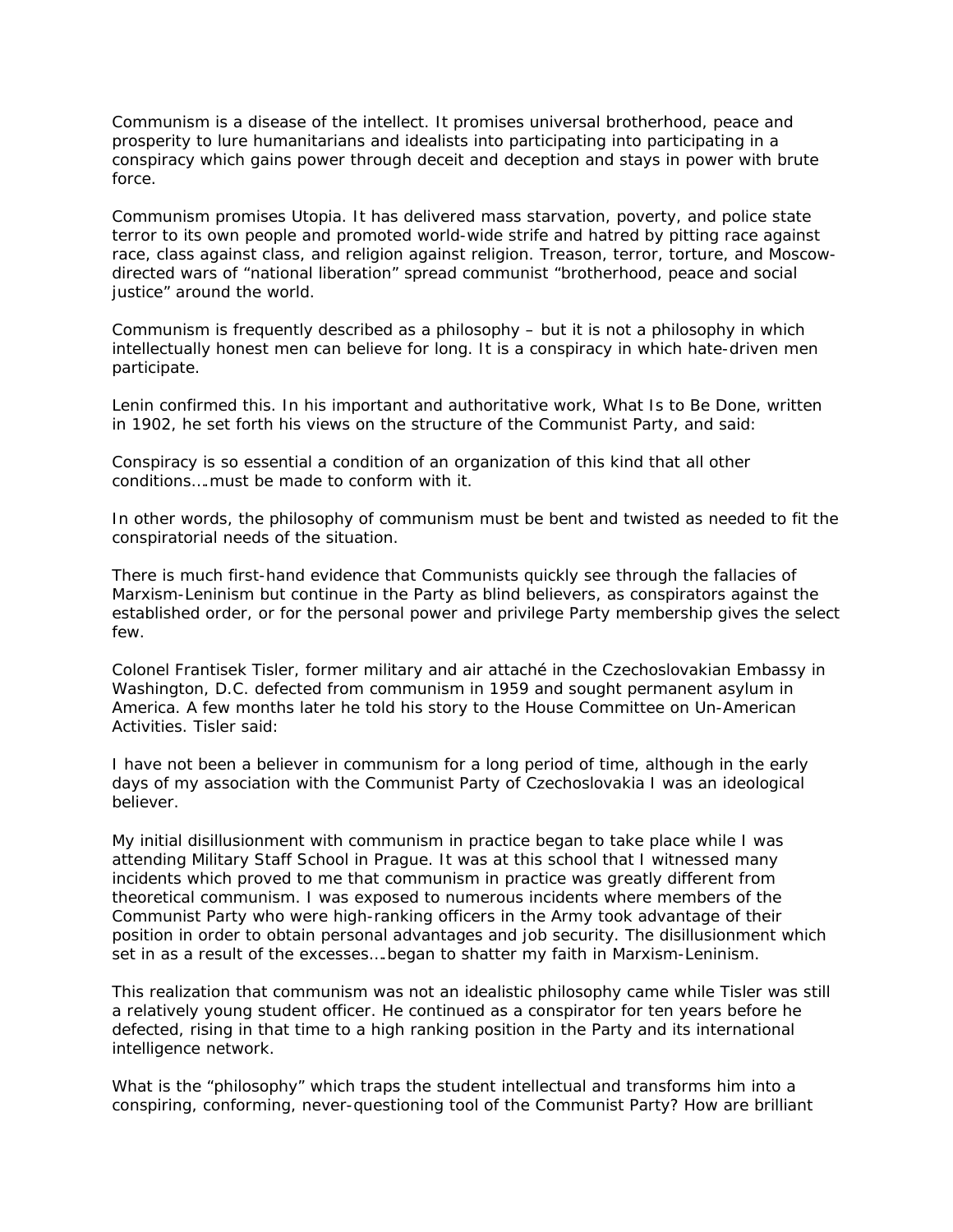young minds twisted to swear that "slavery" is "freedom", "dictatorship" is "democracy" or that "war" is "peace" – *and actually believe that it is so?* 

Karl Marx compounded the theories which "explain" all the contradictions. He called it dialectical materialism. Marx, the 19<sup>th</sup> Century father of communism, was not a worker but a university-trained intellectual with a doctorate in philosophy. Although his ideas have had a deep impact and lasting effect on the intellectual world, he was not an original thinker. Marx concocted dialectical materialism by blending Feuerbach's atheistic materialism with Hegel's theory that everything in nature is in a state of constant conflict. In its simplest form, dialectic materialism teaches:

All people and things in the universe and the universe itself are simply matter in motion. As matter moves, opposites attract. When the opposites come together, **conflict results and from the conflict comes change.** 

With this theory, Marx explains the origin and development of the universe, everything in it, and all life. Man, plants, animals, and their world are all products of "accumulated accidents." Ignored is the creative force which produced the first "matter" and made it "move" and develop in an orderly way. This First Mover and Great Planner, we know as our Creator, God.

Marx applied his theories of conflict and change to society. Human beings were arbitrarily divided into two classes (opposites). The bourgeoisie (propertied classes) were considered the degenerate class. The proletariat (unpropertied wage earners) was the progressive class.

Communism teaches that a state of continual conflict or class warfare exists between the two groups. In this conflict, according to dialectical materialism, the bourgeoisie will be destroyed. This *change* is "inevitable" and is defined by Marx as *progress*.

## **Scientific Socialism**

Marx was a self-proclaimed scientist. His "scientific" theories explained the entire history of man and determined his future. They are to be used to transform man's nature. Being "scientists," communists have certain basic "scientific" laws which underlie their beliefs and teaching. They include:

There is no God. When communists deny God, they simultaneously deny every virtue and every value which originates with God. There are no moral absolutes, no right and wrong. The Ten Commandments and the Sermon On The Mount are invalid.

Accepting this concept of "morality" the communists teach that all is right which advances the cause of socialism. All is wrong which impedes its progress. For the communist, to lie, cheat, steal, or murder, is perfectly moral if it advances communism. Conversely, a communist who would refuse to lie, cheat, steal or murder to aid the socialist movement is immoral. In the words of Lenin:

We do not believe in eternal morality- our morality is entirely subordinated to the interests of the class struggle.

The second "scientific" law of communism follows the first logically. It is: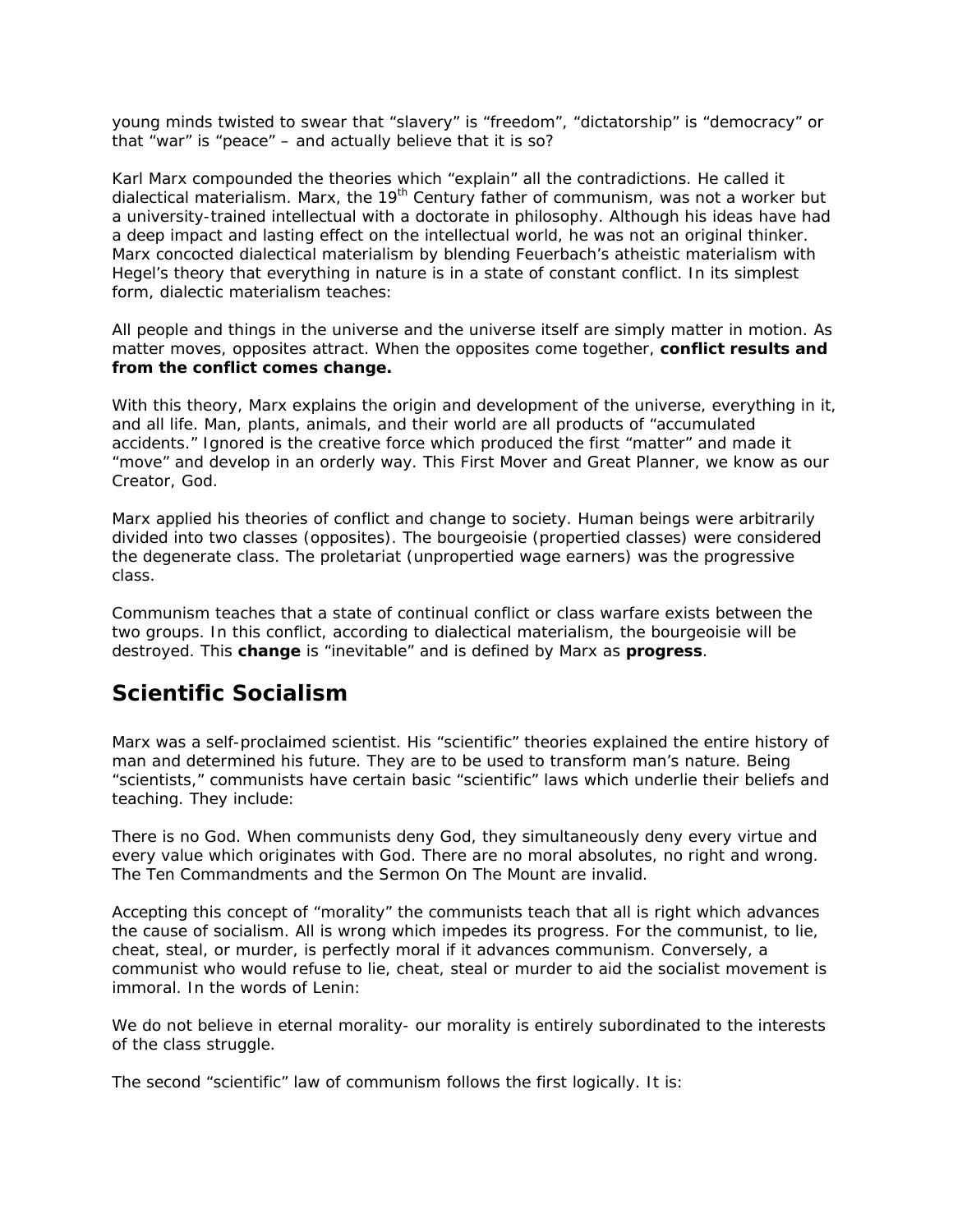Man is simply matter in motion. As such, he is without soul, spirit, or free will and is not responsible for his own acts.

Marx taught that man was entirely an evolutionary animal, the highest animal form, without significant individual value or eternal life. Man is a body completely describable in terms of the laws of chemistry and physics.

The third "scientific" law, economic determinism, is to be the means for *transforming* man. It states:

Man is an economically determined animal. Qualities of human intelligence, personality, emotional and religious life merely reflect man's economic environment. The evil a man does is just a reflection of his environment.

After coming to this conclusion, Marx taught that the only way man could be improved or changed would be to change or eliminate the evil-producing elements in man's environment. He reasoned that the one common influence in man's life was the economic environment. Mid-19<sup>th</sup> Century Europe's predominant economic system was a rough-andtumble combination of feudalism, mercantilism, and free enterprise. Marx called it *capitalism* and blamed it for all evil in man and the world. He concluded that the only way to eliminate evil and improve man was to destroy capitalism. Marx taught that this was both desirable and historically inevitable because the continued conflict between the classes had to produce *change*.

The inevitable outcome of the class war, according to Marx, was the triumph of the proletariat in a revolution which would destroy a decaying capitalism and replace it with socialism. Under socialism, the dictatorship of the proletariat (Communist Party) would work towards the establishment of communism.

Marx taught that once the material needs of man were satisfied, greed, profit-taking, avarice, and hate would disappear. The State would wither away. There would be no laws or need for a police force. A heaven on earth would result. Man's nature would be magically transformed. Each would work according to his ability. Each would desire to receive only according to his needs.

To reach this goal, the proletariat must achieve control of the entire earth, Marx taught. All poisoning traces of capitalism must be eliminated. In practice, as the communists conquer a country, and if they conquer the world, they are left with those people raised in a capitalist environment. It has formed their character and personality. They will transmit the "illness" to their children. Being materialist "scientists" the communists do not hesitate. All the "animals" infected with the "disease" of capitalism and freedom must be exterminated. To the communists, this is not murder. Murder means killing for bad reasons. They will kill the bourgeoisie class for a "good" reason, the establishment of world communism. The "end" justifies the "means."

The communists, therefore, are not interested in converting you, the reader, to communism, particularly if you are over 30 years of age. *If you can be lulled into doing*  nothing to oppose the triumph of world communism, that is enough. Once the takeover comes, you, like millions of others, who believe in God and man's responsibility for his own life and actions, can be slaughtered like diseased animals or worked to death in slave labor camps or brothels for the Red Army.